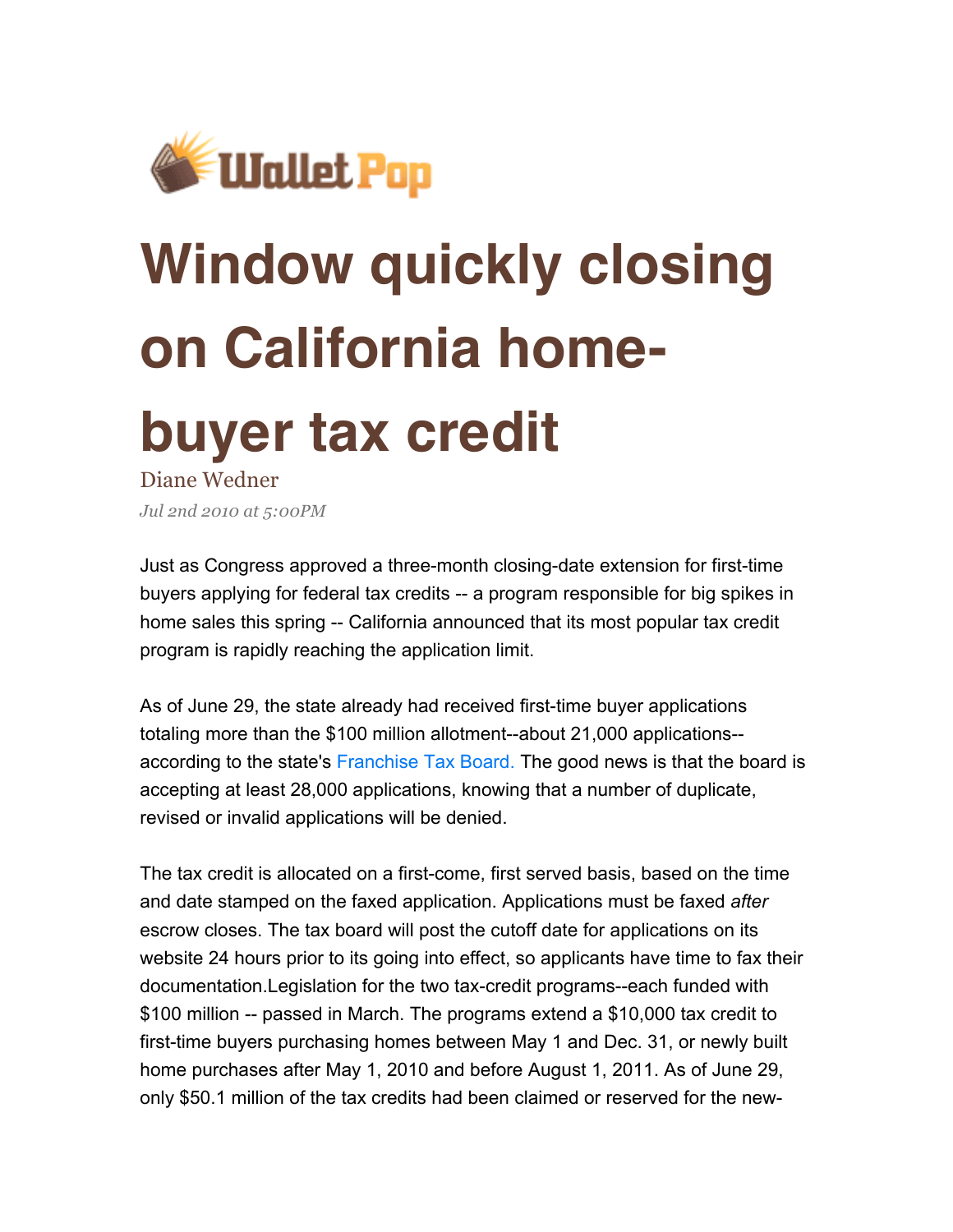home credit program. That makes sense since U.S. new-home sales plunged 33% in May, the largest monthly drop on record. The drop is attributed to a decline in construction spending and the expiration of the federal home buyers' tax credit.

The amount of the California tax credit is equal to 5% of the home's purchase price up to \$10,000. The tax credit must be used over three successive tax years, beginning the year in which the house was purchased, or \$3,333 in tax credits per year. Portions of the tax credit not used by the home buyer will not roll over, nor are they refundable.

Needless to say, tax credit programs are popular.

"Our loan closings on purchases from April to May increased 70% in all of California, and 68% in Orange County," says John J. Reed, MetLife Home Loans' area director for Orange County. Nationally, May sales of previously purchased homes tumbled 30%, reflecting the impact of government home-buying incentives.

But Californians need to be aware that the state's programs aren't endless and funds will dry up quickly. "There is urgency now," says Reed. "If a first-time buyer is on the fence, we're letting them know they have to get registered as soon as possible."

Who is eligible for these programs? For the first-time buyer program, those who haven't owned a home in California for three years prior to the purchase date. The home must be an attached or detached single-family residence, and must be eligible for the state's homeowners' property tax exemption. You must occupy the home for two years immediately after the purchase.

If you're applying for the new-home credit, the building may be a single-family home or condo that has never been occupied. The same tax-exemption eligibility rules apply. You are ineligible for the programs if you received a new-home tax credit in 2009 or if you or your spouse is related to the seller. Also, no dice if you're under 18 years old. You may apply for only one of the programs, not both.